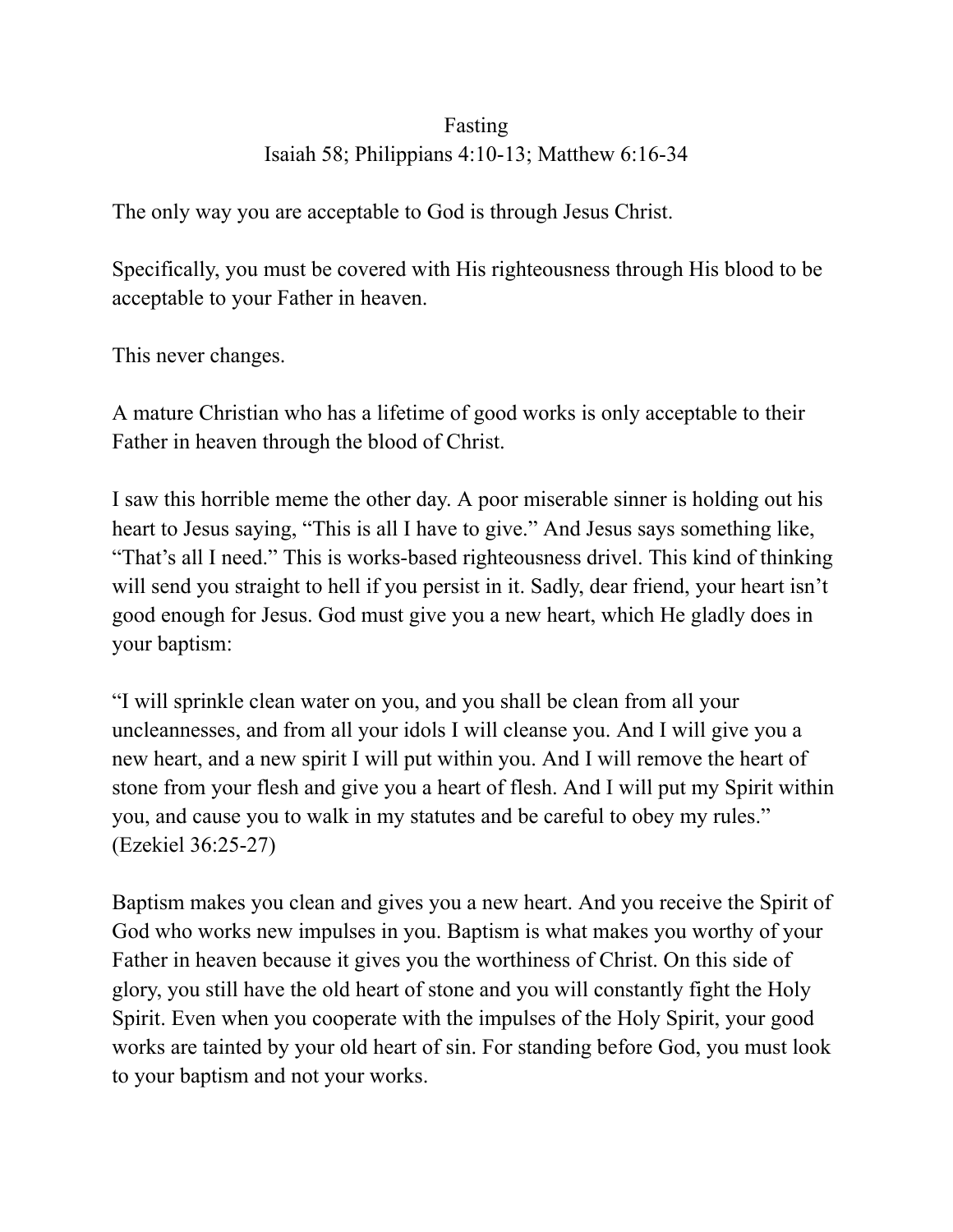That is you must look to the promise applied to you and not your own works. This is something that the people of Israel forgot and this is why Isaiah is admonishing them in Isaiah 58:

> "Yet they seek me daily and delight to know My ways, as if they were a nation that did righteousness and did not forsake the judgment of their God; They ask of Me righteous judgments; they delight to draw near to God. 'Why have we fasted, and you see it not? Why have we humbled ourselves, and You take no knowledge of it?' Behold, in the day of your fast you seek your own pleasure, and oppress all your workers. Behold, you fast only to quarrel and to fight And to hit with a wicked fist. Fasting like yours this day Will not make your voice to be heard on high." (Isaiah 58:2-4)

The people of Israel thought they were righteous before God because of their works and not because of their faith in the promises of their God. They treated good works as a merit system much like the Roman Catholic and Protestant churches do today. Their fasts were a way to check off a merit based work so God would bless them. Yet their fasting had turned into seeking pleasure, oppression of others, and quarreling and fighting. Therefore God refuses to listen to them. The mistake here would be to blame fasting as the problem instead of the works-based righteousness which is something we constantly struggle with this side of glory. Here is how Martin Chemnitz puts it in his great work, "Examination of the Council of Trent:"

"But Scripture censures the abuses of fasts (Is. 58:3–7; Zech. 7:3–6; Matt. 6:16–18), not that it may simply condemn fasting itself, but that it may show its true manner and godly use and approve and confirm it by many godly examples." (Part IV, Fourth Topic, Section I, Chapter 1, pg 255)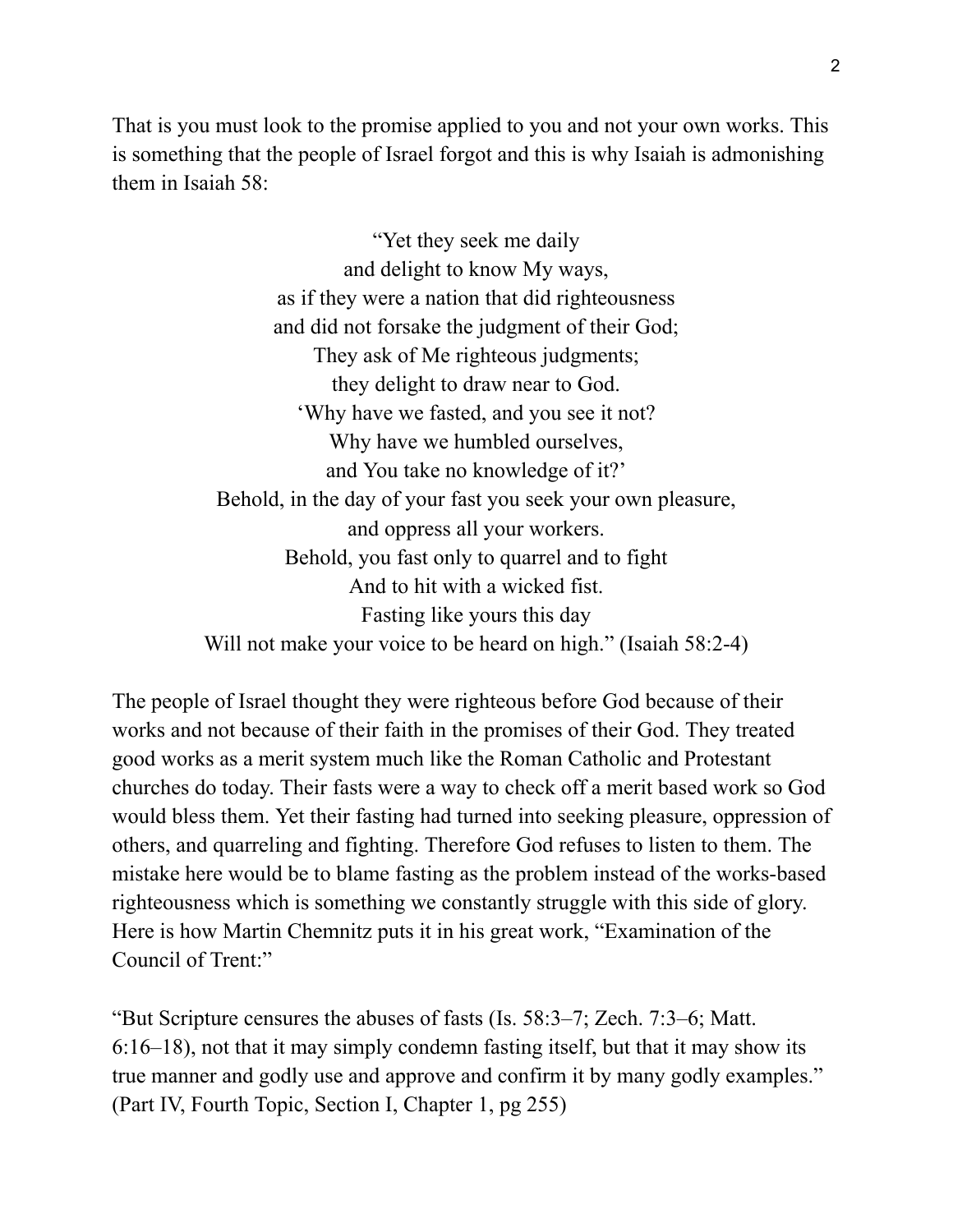So we are not to abuse fasts, that is, turn them into some kind of merit based work before God. But we are to make fasting a regular part of our Christian *habitus*. There are three reasons for Christian fasting.

Dr. Harold Ristea of our sister seminary in Canada, gives us a nice summary of the first reason Christians fast:

"Fasting isn't about perfecting ourselves in holy living and self-righteousness. It is about taming the Old Adam, and trapping him under the waters of Holy Baptism, so that he is somewhat manageable until he is finally annihilated in Christian death."

This is the constant struggle of the Christian between his old heart of stone and the new heart of flesh. This is, in part, the daily contrition and repentance of the Old Adam. This only happens through examination of ourselves against the Law of God. I love how Chemnitz puts it in another one of his great works, "Loci Theologici:"

"By accusing our sins, even the hidden ones which are unknown to our reason, such as, "I would not have known what it is to covet or lust, if the Law had not said, 'You shall not covet,' " Rom. 7:7; likewise by condemning a person's whole life which is not "of faith." Thus it leads man to the knowledge of himself. For just as mad men wildly imagine that they are very strong, so also this nature of ours, through the Fall, has been blinded so that it can easily become presumptuous about its own powers and does not fear to put its own kind of discipline or righteousness in opposition to the judgment of God. Therefore the Law shows what a stern examination of our good works we must make in the light of God's judgment, so that we may be led into a knowledge of our miserable condition and weakness and come to understand that we must seek another kind of righteousness." (Volume II, Locus VIII, Part E, page 440)

We are so prone to overestimate our strength and only examination by the Holy Spirit through the Law of God is capable of breaking our pride.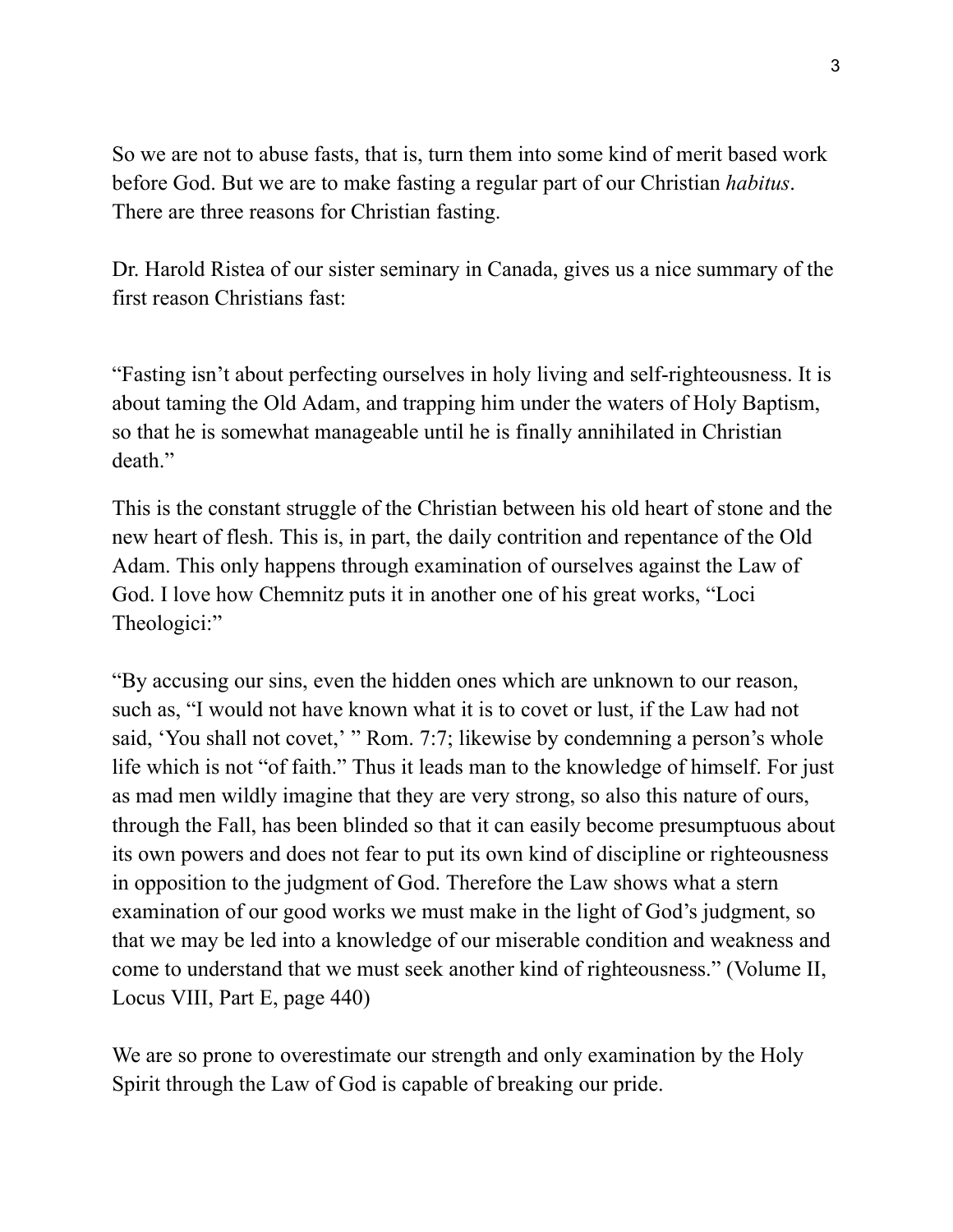The other part of daily contrition and repentance is telling your flesh "No!" This is where fasting comes into play. Fasting is really nothing other than saying "No!" to your flesh. There are three Hebrew words in the Old Testament for fasting. The first definition of fasting is the traditional definition of abstaining from food. The second definition is "afflicting oneself" which really means to humble oneself. This can only come about through the Law and the Holy Spirit. The third definition is more obscure and has to do with suppressing the appetite and passion. All three definitions really talk about saying "No!" to your flesh in some way. And as you practice saying "No!" to your flesh, it becomes easier to say "No!" to your flesh. And sometimes the Christian must simply say "No!" to the Old Adam. There's no toying with desire and sin. That's a sure way to get burnt.

So, the first reason Chrsitians fast is to facilitate daily contrition and repentance with the ultimate goal of seeking your righteousness in Christ alone. The second reason a Christian fasts is to be of service to his or her neighbor.

Most of our ailments today, including many cancers, are ailments due to poor diet. For example, Type I diabetes is an auto-immune disease where your body attacks its own pancreas so that it cannot provide insulin. Type I diabetics were doomed to death until insulin could be manufactured. Fasting and a good diet may be helpful for Type I diabetics, but a poor diet didn't cause Type I diabetes. On the other hand, Type II diabetes is purely a diet problem. The only cause for Type II diabetes is a poor diet; a diet usually high in sugar and processed foods. It can be treated strictly with diet if the doctor is familiar with the benefits of fasting and good wholesome foods. It's actually quite surprising how little nutritional training medical doctors receive in their schooling. Thanks be to God, many medical doctors are recovering the ancient Greek practice of fasting and whole foods in treatment of many ailments. Medical care, after all, is one of God's good gifts of daily bread.

Fasting has always been a practice of God's people and is seen to have great health benefits. Many medical doctors, nutritionists, and scientists proclaim the Mediterranean diet as the most healthy one you can do.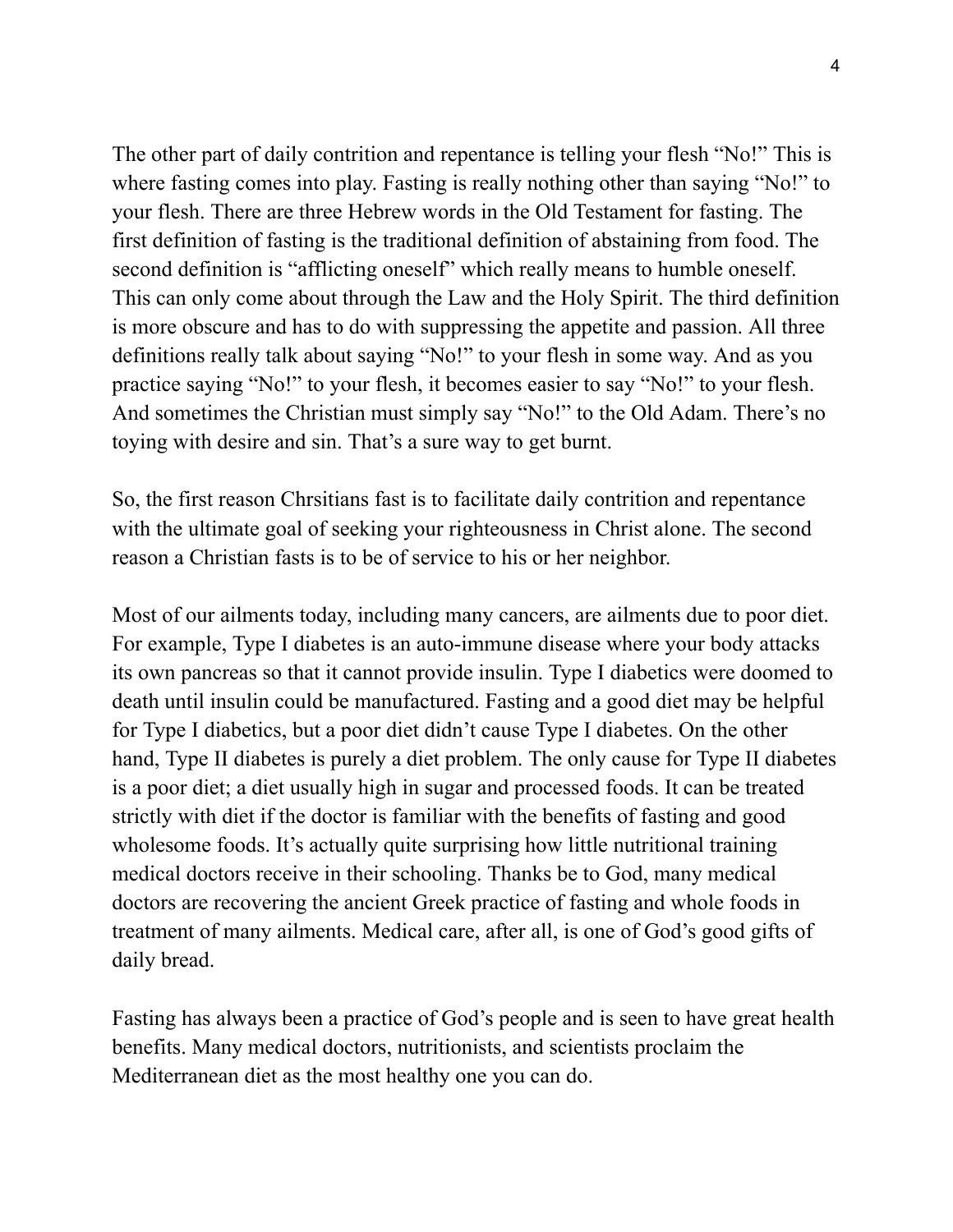What they often overlook is the fact most of the people that naturally eat a Mediterranean diet are Eastern Orthodox and fasting is a normal practice they incorporate into their diet. Anyway, I'm really not trying to convince you of the health benefits of fasting tonight. I think the evidence clearly shows that fasting is part of a healthy diet and that's something our great grandparents knew. They didn't snack between meals or drink surgery concoctions like soda and energy drinks all day. The real point I'm striving to make, however, is that you must be relatively healthy to be of physical service to your neighbor. Fasting, along with any workout program, is meant to make you fit for service to your neighbor. It isn't meant to make you look good in a bikini or win a bodybuilding contest. Many people tout a good diet or workout program as a way of so-called "self-love," but it's real benefit is the God ordained "other-love."

So, the first reason Chrsitians fast is to facilitate daily contrition and repentance with the ultimate goal of seeking your righteousness in Christ alone. The second reason a Christian fasts is to be of service to his or her neighbor. The third reason a Christian fasts is to point to the Lord's Supper.

Do you remember that God only ordered one regular and yearly fast in the Old Testament? It was on the Day of Atonement or Yom Kippur:

<sup>29</sup> "And it shall be a statute to you forever that in the seventh month, on the tenth day of the month, you shall afflict yourselves and shall do no work, either the native or the stranger who sojourns among you. **<sup>30</sup>** For on this day shall atonement be made for you to cleanse you. You shall be clean before the Lord from all your sins. (Leviticus 16:29-30)

To afflict yourself means to fast with the specific result of humbling yourself before God to remember the atoning sacrifice He makes on your behalf. We don't observe Yom Kippur in the New Testament because Jesus has fulfilled Yom Kippur as it says in Hebrews:

<sup>11</sup>But when Christ appeared as a high priest of the good things that have come, then through the greater and more perfect tent (not made with hands, that is, not of this creation) **<sup>12</sup>** He entered once for all into the holy places, not by means of the blood